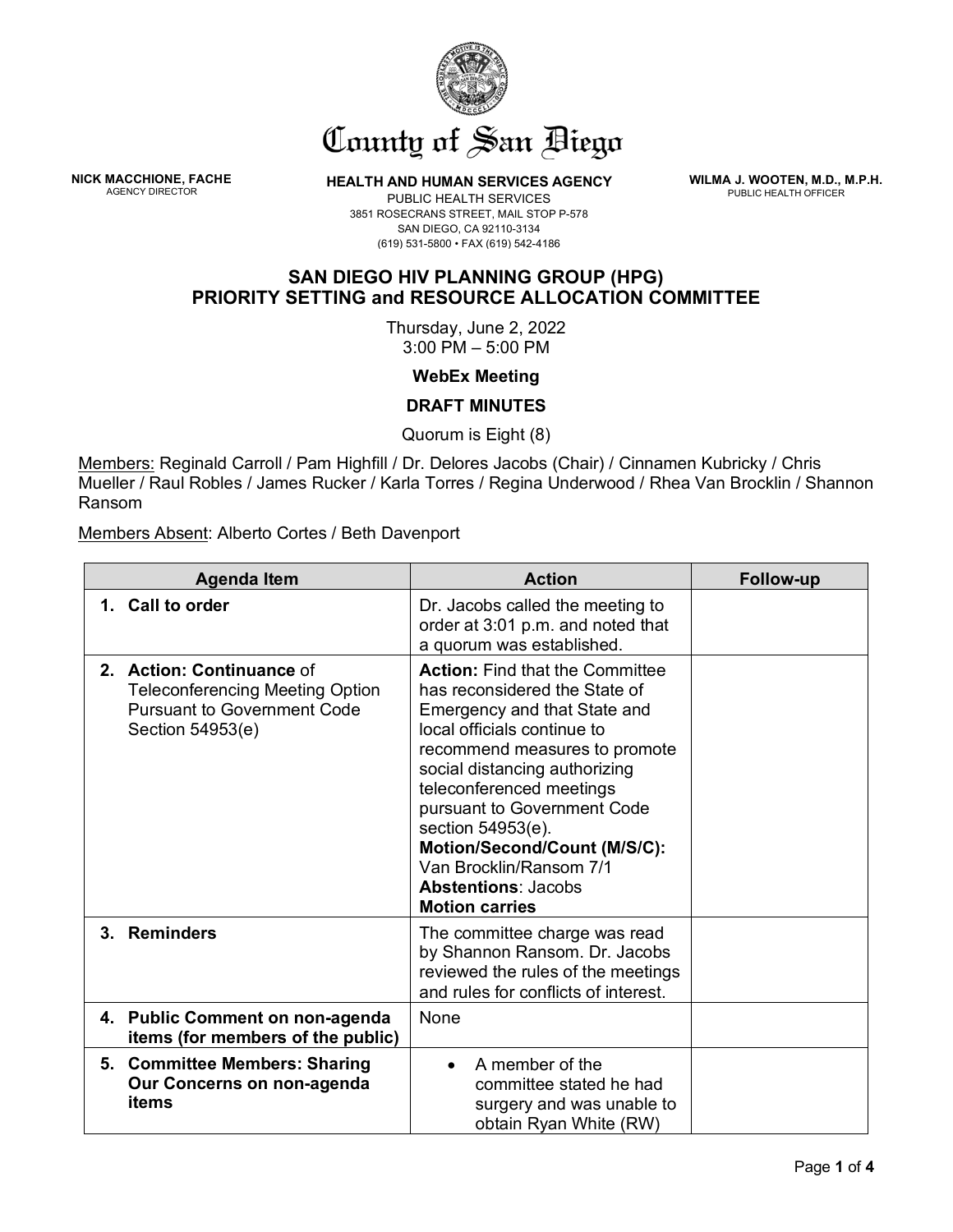| <b>Agenda Item</b>                                                                               | <b>Action</b>                                                                                                                                                                                                                                                                                                                                                                                                                                                                                                                                                                                                                                                                                                                                                                                                     | Follow-up                                                                                                                                                            |
|--------------------------------------------------------------------------------------------------|-------------------------------------------------------------------------------------------------------------------------------------------------------------------------------------------------------------------------------------------------------------------------------------------------------------------------------------------------------------------------------------------------------------------------------------------------------------------------------------------------------------------------------------------------------------------------------------------------------------------------------------------------------------------------------------------------------------------------------------------------------------------------------------------------------------------|----------------------------------------------------------------------------------------------------------------------------------------------------------------------|
|                                                                                                  | transportation services as<br>the case manager did not<br>know how to arrange for<br>this service.<br>A member of the<br>committee asked<br>participants to be mindful<br>of parents who must pick<br>up children from school<br>during the time of the<br>meeting.                                                                                                                                                                                                                                                                                                                                                                                                                                                                                                                                               |                                                                                                                                                                      |
| 6. Action: Review and approve<br>agenda for June 2, 2022                                         | <b>Action:</b> Approve the June 2, 2022<br>meeting agenda as presented with<br>the noted change: Move agenda<br>item 8 b. (Address change to FY<br>22 budget based on notice of RW<br>Part A grant award) to the first<br>agenda item after approval of the<br>agenda/make it agenda item 7. a.<br>M/S/C: Carroll/Rucker 9/0<br><b>Abstentions: Jacobs</b><br><b>Motion carries</b>                                                                                                                                                                                                                                                                                                                                                                                                                               |                                                                                                                                                                      |
| <b>Old Business</b><br>7.                                                                        |                                                                                                                                                                                                                                                                                                                                                                                                                                                                                                                                                                                                                                                                                                                                                                                                                   |                                                                                                                                                                      |
| a. Address change to FY 22<br>budget based on the notice<br>of grant award for Part A and<br>MAI | Patrick Loose reviewed the FY 22<br>and Minority AIDS Initiative (MAI)<br>grant award. The final total award<br>amount is \$11,976,397, which is a<br>\$640,119 increase over last year's<br>award. The total Part A awards is<br>\$11,183,176, and the Part A MAI<br>awards is \$793,221. The HPB can<br>allocate and additional \$430,168<br>in Part A funds and an additional<br>\$11,337 in Part A MAI funds.<br>Additionally, the HPG budget will<br>increase from \$317,823 to<br>\$359,292.<br>The committee discussed several<br>possible allocations for the funds<br>including to:<br><b>Partial Assistance Rental</b><br>Subsidy (PARS), to<br>eliminate the waiting list.<br>Mental Health and<br>substance use treatment<br>programs.<br>Resource guide<br>Support<br>groups/Psychosocial<br>support | The Recipient will<br>provide information<br>on the process to<br>access<br>transportation<br>services and<br>childcare services at<br>the June 16, 2022<br>meeting. |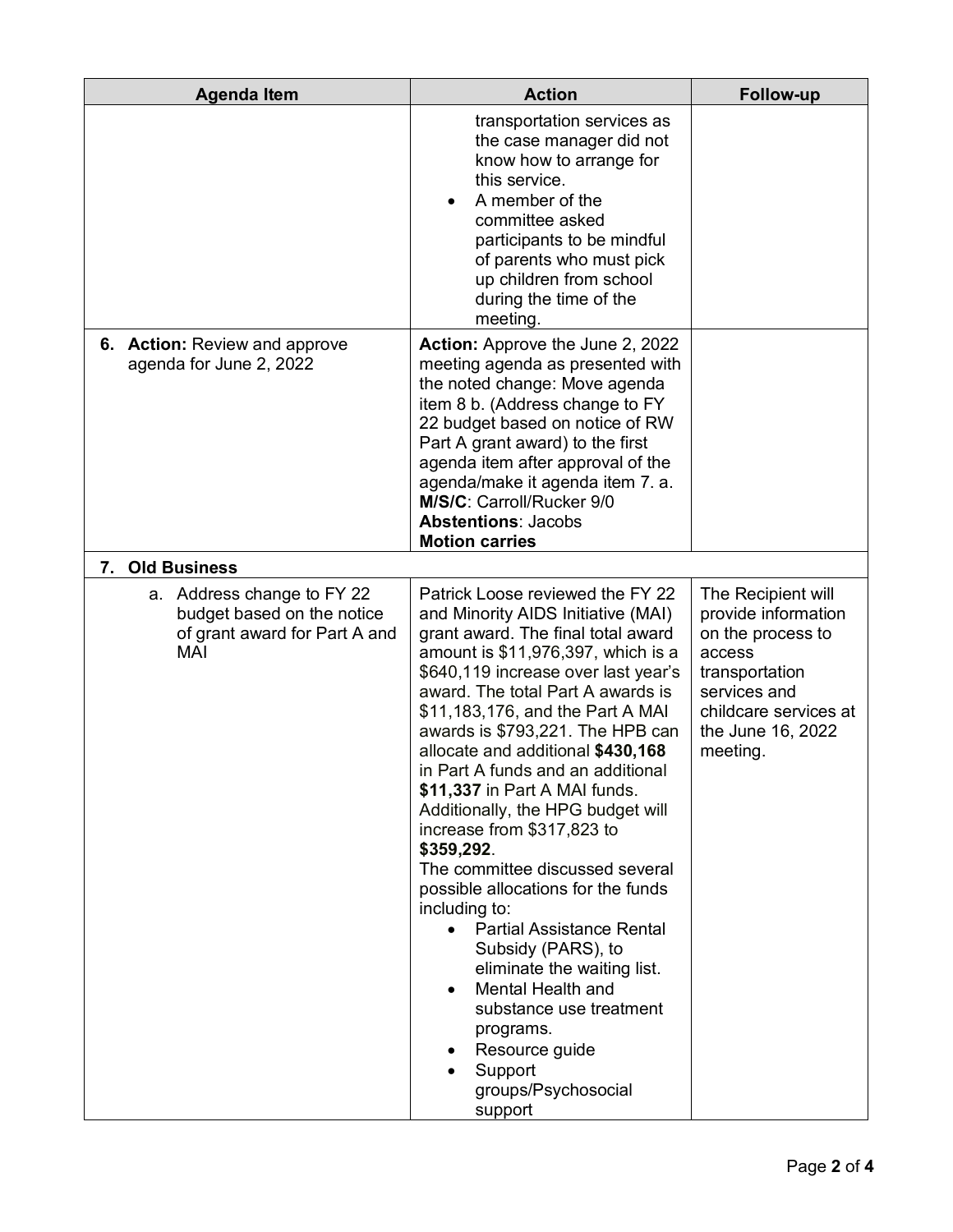| <b>Agenda Item</b>                                                                                                                                                                                                                                                                                   | <b>Action</b>                                                                                                                                                                                                                                                                                                                                                                                                                                                                                                                                                                                                                                                                                                                                                                                                  | <b>Follow-up</b>                                                                                                                                    |
|------------------------------------------------------------------------------------------------------------------------------------------------------------------------------------------------------------------------------------------------------------------------------------------------------|----------------------------------------------------------------------------------------------------------------------------------------------------------------------------------------------------------------------------------------------------------------------------------------------------------------------------------------------------------------------------------------------------------------------------------------------------------------------------------------------------------------------------------------------------------------------------------------------------------------------------------------------------------------------------------------------------------------------------------------------------------------------------------------------------------------|-----------------------------------------------------------------------------------------------------------------------------------------------------|
|                                                                                                                                                                                                                                                                                                      | Peer Navigation/Outreach<br>Worker<br><b>Childcare services</b><br>There were questions regarding<br>how to access transportation<br>services and childcare services.                                                                                                                                                                                                                                                                                                                                                                                                                                                                                                                                                                                                                                          |                                                                                                                                                     |
| b. Getting to Zero (GTZ)<br><b>Community Action Plan</b><br>i. Review Housing data<br>(if available)<br><b>Discussion/Potential</b><br>ii.<br><b>Action Item:</b><br>Continue to discuss<br>PARS waiting list<br>including<br>recommendation<br>regarding waiting list<br>and service<br>directives. | The Housing key data findings<br>and PARS report from the<br>Recipient were included in the<br>meeting materials packet.<br>The committee will discuss this<br>next week's meeting.                                                                                                                                                                                                                                                                                                                                                                                                                                                                                                                                                                                                                            |                                                                                                                                                     |
| d. Review data on Ryan White<br>Service eligibility criteria<br>and service guidelines                                                                                                                                                                                                               | The committee reviewed the draft<br>document on service eligibility and<br>made the following recommended<br>changes:<br>On page 1. Change "All<br>clients must be reassessed<br>for eligibility every six<br>months" to " every<br>twelve months"<br>For Peer Navigation<br>(Referral to Health and<br>Care and Support<br>Services) note that clients<br>may self-refer.<br>For Emergency Housing<br>$\bullet$<br>noted that it can include<br>sober living and assisted<br>living.<br>For Emergency Financial<br>Assistance include<br>electronic devices (tablets,<br>small laptops, etc.) can be<br>provided to assist clients<br>access virtual<br>environments/telehealth<br>appointments/RW planning<br>meetings.<br>With those changes, the<br>document can be finalized and<br>forwarded to the HPG. | Staff will update the<br>document as noted<br>changes, forward to<br>the HPG and place<br>the document on the<br>HPG website,<br>www.sdplanning.org |